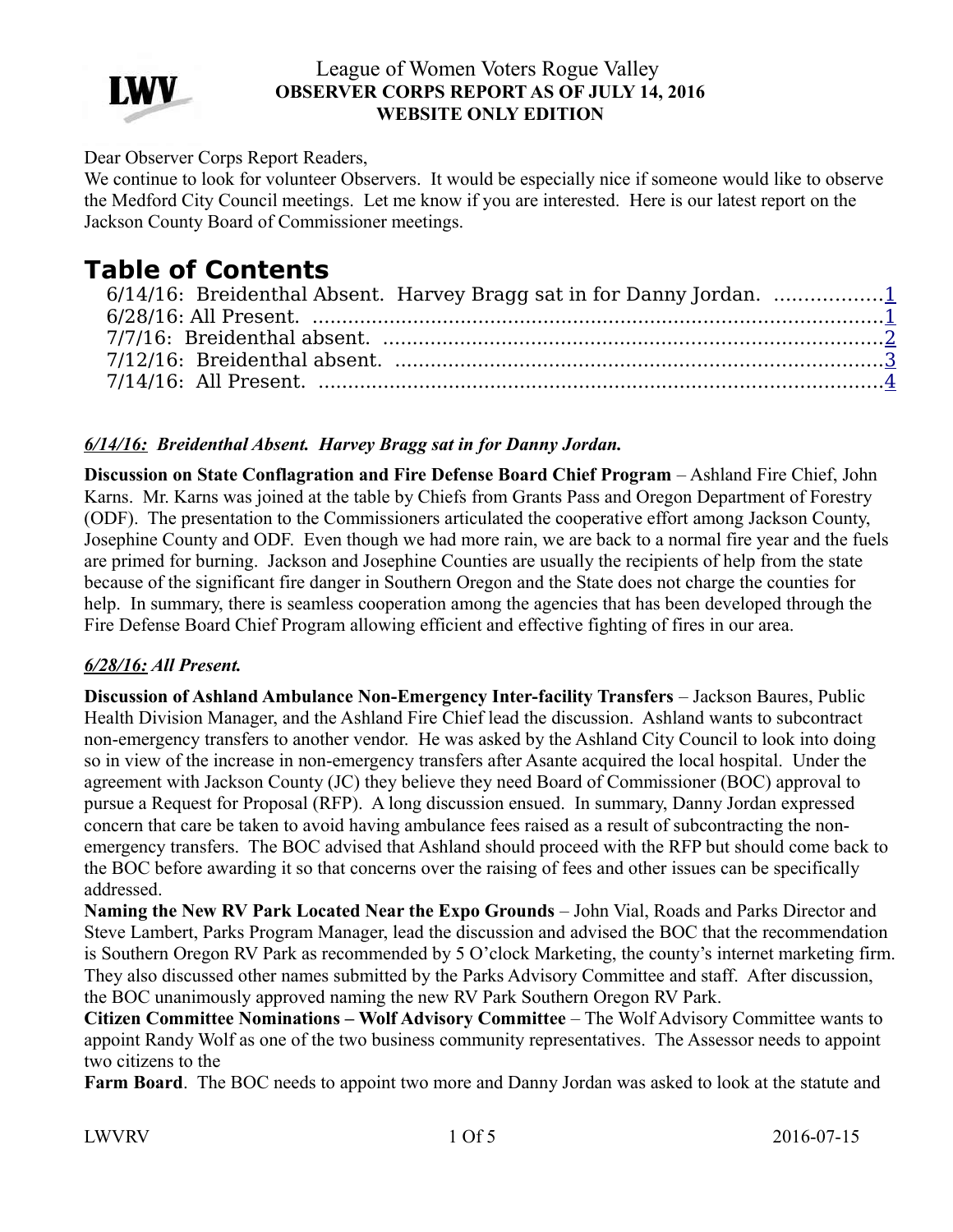

have counsel look at the statute so that they solicit applications from people with the right qualifications. **Law Library Advisory Committee** – Danny Jordan was reviewing the committees and discovered that he, Danny Jordan, was named to lead the committee. He said they need an attorney to do that and does not know how it happened that he was appointed. He advised the BOC that counsel will look into the statutory requirements and report back on how to proceed.

## <span id="page-1-1"></span>*7/7/16: Breidenthal absent.*

**Fire Plan Presentation** – Sara Rubrecht, Emergency Manager and Joel Benton, County Counsel. Staff was ready to make the presentation but apparently Breidenthal asked that this matter be put over until a time when he could be present. Dyer honored his request.

Update on Governor's Executive Order 12-07 – Kelly Madding, Development Services Director. Madding asked whether the report should be held until Breidenthal could be present. Dyer advised that she should proceed, that all important county business could not be held for Breidenthal. Madding began by reminding the BOC that she had given a June 30, 2016 deadline for this project, even though Douglas County was not on board and Josephine County has a new director. Douglas County said they would attend the presentation to the Land Conservation and Development Commission (LCDC) in September. Madding proceeded to present a lengthy discussion, including references to maps presented by overhead projector, advising the BOC how the final results were arrived at. Basically, they took out a list of fifteen different types of land that should be excluded from the final map. (*Note: Listen to the recording on the JC website for complete details.*) She has consulted with LCDC and with 1000 Friends. They had tried to get density lowered from 1 residence per 15 or 20 acres (depending on specific situations) to 1 per 5 acres. In the end the best they could do was 1 per 10 acres. There are 255 tax lots or about 16,000 acres that are known candidates for this sort of development, which is approximately 1% of JC lands. Danny Jordan noted that the project went as far as it could to assist landowners in identifying opportunities to rezone their land. In addition, there may be additional land that could qualify for the new zoning based on soil types and the final map will assist in the effort to identify potential properties. The process of revising the Comprehensive Plan will now proceed which includes public hearings and possible appeals. Development might be able to begin in about three years.

**Input from County Administrator** – Among the items for the Wednesday agenda is approval of an agreement concerning former Commissioner

**Rachor**. Several years ago Rachor owned land adjacent to the JC Airport and wanted access to the airport. He made a deal with JC Airport in which he gave the land to the airport in exchange for letting him have a building on the property and access to the airport in the form of a pre-paid lease. Rachor has now sold the building and wants the pre-paid lease assigned to the new owner. At the end of the lease term all of the property reverts to ownership by JC.

**Policies** concerning Family Medical Leave and Limited English Proficiency are being brought up to date to better comply with federal law. Jordan explained the policies and their effects in detail to the BOC.

**Liaison Reports** – Dyer didn't have anything. Roberts reported on an O&C Board meeting, Animal Control Advisory Committee, Shady Cove and Talent City Council meetings and the Vector Control Committee.

# <span id="page-1-0"></span>*7/12/16: Breidenthal absent.*

**Rogue River Annual Watershed Council Presentation** – Brian Barr, Executive Director, and Gail Grogan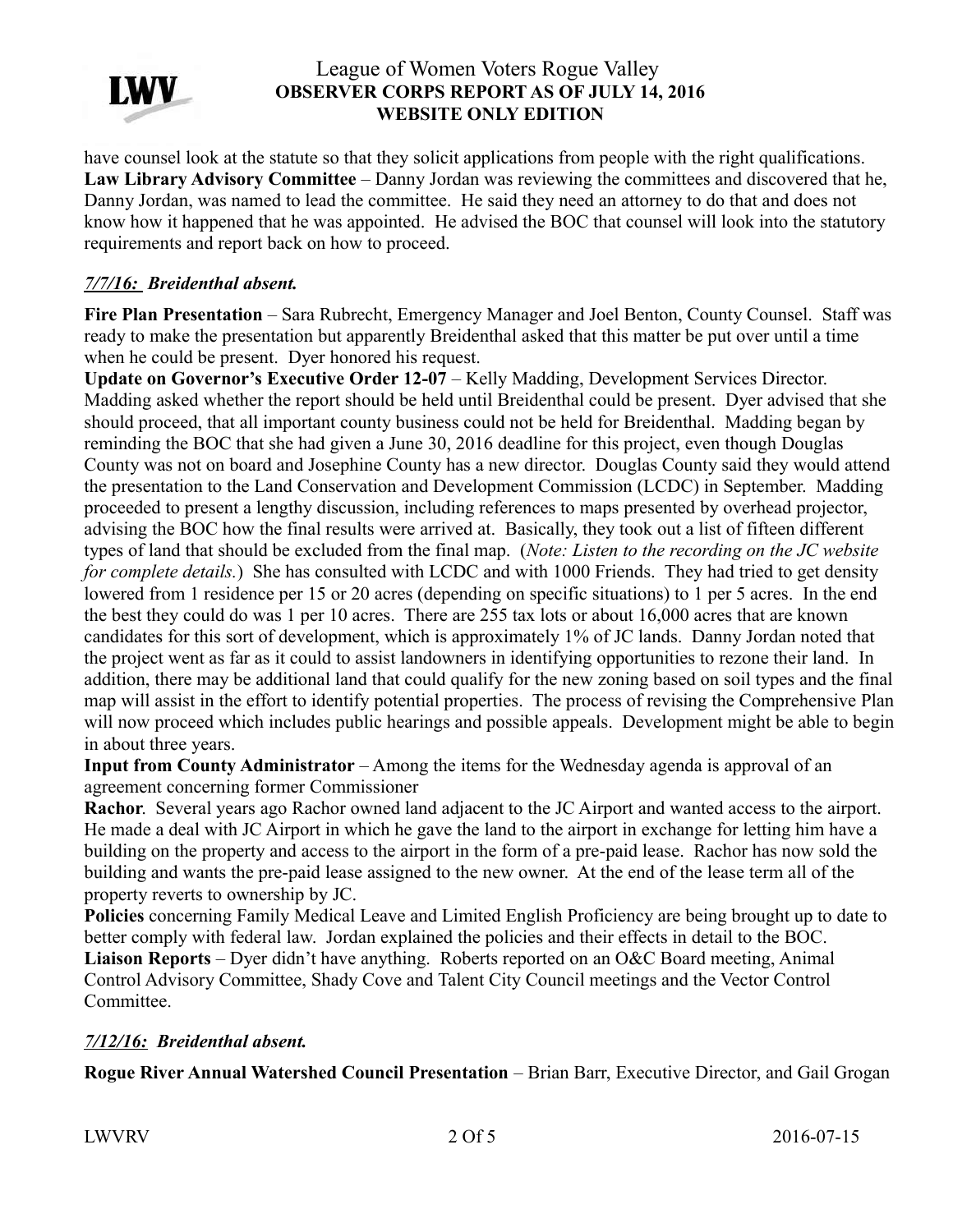

Perrotti and Jannelle Dunlevy. The Council has been consolidated from five councils to three to obtain greater efficiencies. It is a nonprofit organization, is non-regulatory and has no authority to sue or compel landowners to work with them. The council works with landowners on a cooperative basis to improve the watersheds. They made a lengthy presentation on their various projects.

**Discussion Regarding Senate Bill 1513** – Shannon Bell, Treasurer. This bill allows an exemption of up to \$250,000 in assessed value on property taxes for the surviving spouse (who has not remarried) of fire or police who die in the line of duty. The exemption would save up to approximately \$2500 a year in property taxes in JC. The definitions of fire and police are very broad and the Sheriff, Fire District 3 Chief, and Ashland Police Chief have asked to discuss this with the BOC before a decision is made. There are a variety of ways this could be implemented. JC is not required to implement it at all. The issue will have to come before the voters as required under the JC Charter, per Joel Benton. Philosophically the Dyer and Roberts are in favor of the exemption but asked that counsel and staff come back with recommendations. There is an August 19 deadline to act on this.

**Discussion of Board's Travel Policy. Reimbursement of Pre-Paid Board Travel Expenses.** The discussion of these two items blended together. Danny Jordan asked Dyer and Roberts if they wanted to wait for Breidenthal's return before proceeding. They said to proceed. Jordan advised the BOC that staff needs direction on the issue of Purchase Cards, aka P Cards, after the June 7, 2016 BOC meeting. Staff was of the understanding that there would be no more prepaid per diem for meals or mileage and that BOC members would use their P Cards for travel. The P Card policy requires receipts and has maximum reimbursement limits for meals. Breidenthal went on a trip and did not give receipts to staff when asked for them. Breidenthal instead of presenting receipts, cited Policy 6-01 of the policy manual for JC employees which states that if the employee has no receipts, they can receive per diem. The issue at hand relates to meals that Breidenthal wants to be reimbursed for via a per diem rather than using his P Card as agreed to by the BOC on June 7. Using the P Card requires receipts. The question was whether the BOC wants to use the per diem. A lengthy discussion ensued which included a discussion of county policy for employees, only a limited number of whom have been issued P Cards. Jordan read into the record a proposed policy that essentially stated that the BOC will use P Cards with receipts and that the BOC members will not get per diem without receipts. The BOC passed approval of that policy. In the same vein, Jordan advised the BOC that Breidenthal has not reimbursed JC for the \$87.23 he was advanced and was instructed to repay by the BOC on June 7, 2016. This matter has been pending since May 12 when staff issued Breidenthal an invoice. On June 28 staff issued a second notice that the amount remained due and issued another invoice. Because year-end for JC is June 30 staff asked Breidenthal whether he would pay it before June 30 so they could avoid burdensome paperwork related to tracking the debt from one fiscal year to the next. Breidenthal said he would. As of July 12 Breidenthal had not repaid the debt to the county and Jordan said staff wants to know a) whether they should begin charging interest according to a schedule (prime +2%/12) or \$8 per billing period, whichever is greater; and b) whether or when should an outstanding debt be turned over for collection. A lengthy discussion ensued. Dyer seemed to favor charging interest but deciding on whether to send a matter to collection on a case by case basis. Roberts indicated that a significant amount of staff time has already been spent on this issue and that if a commissioner does not pay back money to the county that is owed, said commissioner should not be allowed to be reimbursed for travel until such money is repaid. Joel Benton noted that a new policy had not been noticed for this agenda and suggested it be noticed for next Thursday's meeting. The BOC agreed and put these matters over to Thursday when Breidenthal will return. Benton also noted that the BOC as a group has authority to govern the county and set policy but an individual commissioner has no such authority.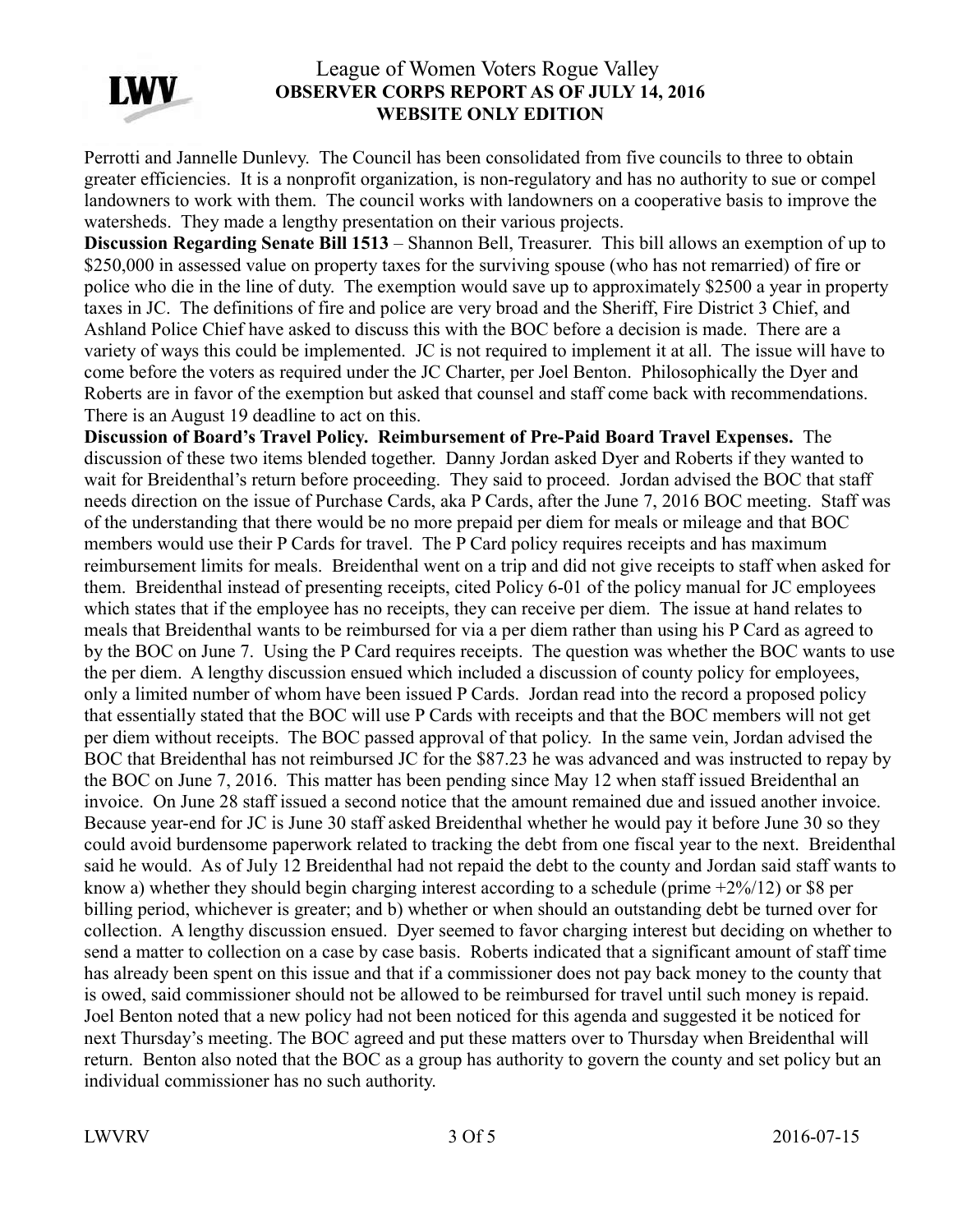

## <span id="page-3-0"></span>*7/14/16: All Present.*

**Input from County Counsel** – Benton advised the BOC that he has a number of matters to bring to them for the November ballot, including the Marijuana tax, the property tax exemption for the surviving spouse (July 12 meeting) of police and fire, the Heritage Special Tax District, and permanent rules related to the Table Rocks, BLM and Nature Conservancy. It was noted that only Shady Cove opted out of the Heritage Special Tax District which will require Scott to do a great deal of work to redefine the geographic area to be covered by the district. If Scott is not able to do the work by the deadline, the district issue will not be able to go on the ballot this November.

**Input from County Administrator** – On Wednesday the BOC will be asked to approve the cancellation of property taxes deemed uncollectible because of bankruptcies and other legal reasons, and a personal services contract related to mediation services in custody disputes. They will also be asked to approve a license agreement to place the Newell Barber Field Memorial (memorial is donated) on Rogue Credit Union property.

**Jackson Room Remodel** – Jordan is recommending that they not seek bids on this project until fall when there may be more availability among contractors and prices might come down.

**Items 3, 4 and 5, Discussion of Reimbursement of Pre-Paid Board Travel Expense.** 

**Discussion of New Policy to Establish Procedure for Commissioner's Failure to Pay Invoiced Amount. Discussion of Applying Interest to Delinquent Billings as Authorized Under the County's Fee Schedule.** There was a long discussion. Breidenthal has not paid back the money he owes and agreed to

pay on June 28 before June 30 (see meeting notes above). Dyer began by reviewing the facts. In July 2015 the BOC decided that if a family member travels in a vehicle with a commissioner to an event, JC would not reimburse the commissioner for mileage. Dyer and Roberts both recounted times where they had followed the policy. Both believe the policy was very clear and that prepaid mileage given to a commissioner who then brought a family member along would have to be repaid. Breidenthal said he disagreed with the policy. He had child care issues. He felt staff had been abrupt in handing him the invoice and could have been handled better. He wanted to find out if repaying was legal. He has now done so and he agreed to repay. He wrote out a check for \$90 (instead of the correct amount of \$87.23) and staff refused it (because then they would have an overpayment). Breidenthal feels he is being treated in a discriminatory way and that it is punitive. Dyer explained that Breidenthal's actions have caused a great deal of extra work for staff. Dyer and Roberts agree that the commissioners are and should be held to a higher standard. They continued to discuss the reasons for needing the repayment. Breidenthal argued that the policy is discriminatory. County Counsel explained why it is not and the Board's authority under the charter. Dyer and Roberts reiterated their agreement with the policy that the BOC members will use their P Cards and provide receipts. Breidenthal objected to the exclusive use of the P Card instead of getting per diem. They got to the issue of whether to charge interest after 30 days of issuance on an invoice and the BOC decided to charge interest. Dyer said it is a business issue and makes sense to charge interest. Breidenthal objected to interest being charged but, as stated, the BOC agreed to charge interest moving forward. No interest will be charged to Breidenthal at this time for the \$87.23 yet to be paid. The issue of whether to refer a matter to collection should be handled on a case by case basis. County Counsel was asked to do research and come back with information on how long a debt should be delinquent before referring to collection. Dyer and Roberts stated that accountability and transparency are important. They instructed Jordan to bring invoices that are delinquent 30 days to the attention of the BOC so a decision can be made as to whether the commissioner in violation should be allowed to continue to travel at the county's expense. The BOC will continue with the P Card policy for them previously articulated and adopted.